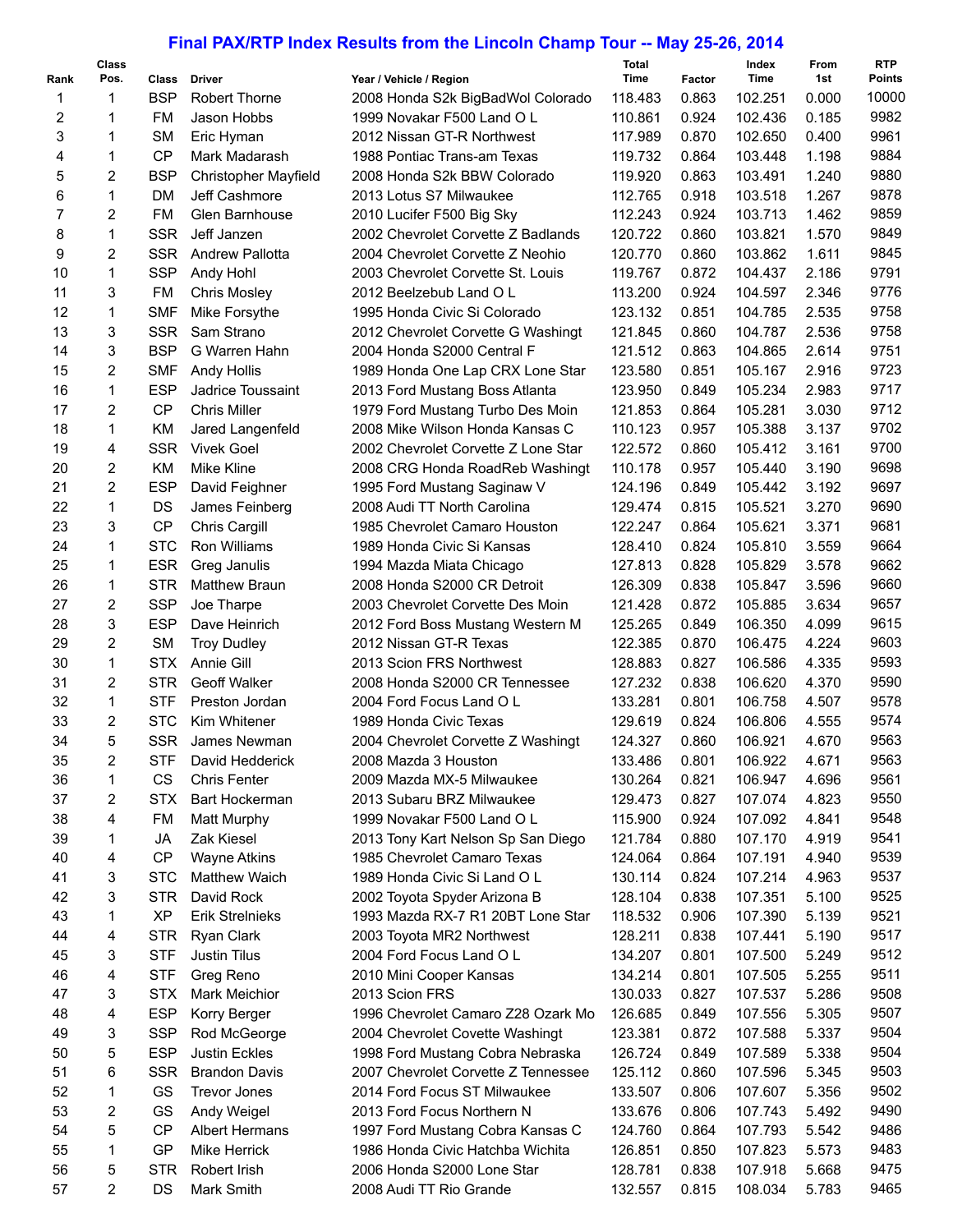| 58  | 4              | STX         | <b>Bill Cook</b>         | 2013 Subaru BRZ Milwaukee           | 130.661 | 0.827 | 108.057 | 5.806 | 9463 |
|-----|----------------|-------------|--------------------------|-------------------------------------|---------|-------|---------|-------|------|
| 59  | 5              | <b>STX</b>  | Joe Silva                | 2012 Mini Cooper S Salina           | 130.729 | 0.827 | 108.113 | 5.862 | 9458 |
| 60  | 3              | SМ          | Jake Diehl               | 2006 Mitsubishi Lancer Ev Kansas C  | 124.268 | 0.870 | 108.113 | 5.862 | 9458 |
| 61  | 1              | ES          | Eric Peterson            | 2003 Toyota Spyder North Carolina   | 132.894 | 0.814 | 108.176 | 5.925 | 9452 |
| 62  | 2              | CS          | Chris Harvey             | 2009 Mazda MX-5 South Bend          | 131.983 | 0.821 | 108.358 | 6.107 | 9436 |
| 63  | 6              | <b>STR</b>  | Jon Pomrenke             | 2006 Honda S2000 Lone Star          | 129.349 | 0.838 | 108.394 | 6.144 | 9433 |
| 64  | 7              | <b>SSR</b>  | <b>Charles Kim</b>       | 2010 Porsche GT3 Milwauke           | 126.139 | 0.860 | 108.480 | 6.229 | 9426 |
|     |                |             |                          |                                     |         |       |         |       | 9423 |
| 65  | $\mathbf{1}$   | STSL        | <b>Hilary Anderson</b>   | 1989 Honda CRX Si Northwest         | 130.900 | 0.829 | 108.516 | 6.265 |      |
| 66  | 8              | <b>SSR</b>  | <b>Frank Wietharn</b>    | 2007 Chevrolet Corvette Z Kansas    | 126.213 | 0.860 | 108.543 | 6.292 | 9420 |
| 67  | 6              | STX.        | <b>Randall Prince</b>    | 1996 BMW 328is Atlanta              | 131.263 | 0.827 | 108.555 | 6.304 | 9419 |
| 68  | 1              |             | <b>CSPL Sue Eckles</b>   | 1994 Mazda miata Nebraska           | 126.154 | 0.861 | 108.619 | 6.368 | 9414 |
| 69  | 9              | <b>SSR</b>  | Michael Snyder           | 2012 Chevrolet Corvette G Washingt  | 126.317 | 0.860 | 108.633 | 6.382 | 9413 |
| 70  | 3              | <b>CS</b>   | Paul Brown               | 2009 Nissan 370Z Rio Grande         | 132.452 | 0.821 | 108.743 | 6.492 | 9403 |
| 71  | 6              | <b>ESP</b>  | Adam George              | 2005 Ford Mustang Washingt          | 128.087 | 0.849 | 108.746 | 6.495 | 9403 |
| 72  | 4              | CS          | John Laughlin            | 2013 Subaru BRZ Northwest           | 132.577 | 0.821 | 108.846 | 6.595 | 9394 |
| 73  | 1              | STU         | Mark Hill                | Mitsubishi Evo                      | 128.740 | 0.846 | 108.914 | 6.663 | 9388 |
| 74  | 2              | <b>XP</b>   | David de Regt            | 2005 Mazda Miata Northwest          | 120.232 | 0.906 | 108.930 | 6.679 | 9387 |
| 75  | 5              | CS          | Mike Bronson             | 2005 Mazda RX-8 Des Moin            | 132.683 | 0.821 | 108.933 | 6.682 | 9387 |
| 76  | 5              | <b>STF</b>  | <b>Todd Freeman</b>      | 2006 Mini Cooper Land O L           | 136.028 | 0.801 | 108.958 | 6.708 | 9384 |
| 77  | $\overline{7}$ | <b>ESP</b>  | Lorien Feighner          | 1995 Ford Mustang Saginaw V         | 128.499 | 0.849 | 109.096 | 6.845 | 9373 |
| 78  | 6              | <b>STF</b>  | Jeremy Salenius          | 2008 Mini Cooper Kansas C           | 136.204 | 0.801 | 109.099 | 6.849 | 9372 |
| 79  | $\mathbf{1}$   |             | STRL Laura Campbell      | 2008 Honda S2000 CR Tennessee       | 130.192 | 0.838 | 109.101 | 6.850 | 9372 |
| 80  | 7              | <b>STR</b>  |                          | 2002 Honda S2000 South Ben          | 130.202 | 0.838 | 109.109 | 6.858 | 9371 |
|     |                |             | John Rogers              |                                     |         |       |         |       |      |
| 81  | $\overline{2}$ | ES          | Adam Ansorge             | 1999 Mazda Miata Land O L           | 134.056 | 0.814 | 109.122 | 6.871 | 9370 |
| 82  | 7              | <b>STF</b>  | Andres Rodriguez         | 2012 Mazda 2 Florida                | 136.270 | 0.801 | 109.152 | 6.901 | 9368 |
| 83  | $\overline{2}$ | <b>CSPL</b> | <b>Gretchen Austin</b>   | 1990 Mazda Miata Milwauke           | 126.820 | 0.861 | 109.192 | 6.941 | 9364 |
| 84  | 3              | KM          | Shawn Hill               | 2008 Mike Wilson Honda Kansas C     | 114.099 | 0.957 | 109.193 | 6.942 | 9364 |
| 85  | $\overline{2}$ | <b>STU</b>  | Scott Steider            | 2003 Nissan 350Z Texas              | 129.138 | 0.846 | 109.251 | 7.000 | 9359 |
| 86  | 7              | <b>STX</b>  | Ryan Johnson             | 2006 VW Golf Utah                   | 132.115 | 0.827 | 109.259 | 7.008 | 9359 |
| 87  | 6              | <b>CS</b>   | Dennis Sparks            | 2008 Nissan 350Z Tennessee          | 133.087 | 0.821 | 109.264 | 7.014 | 9358 |
| 88  | 8              | <b>STF</b>  | Adam Deffenbaugh         | 2006 Mazda 3 Central I              | 136.415 | 0.801 | 109.268 | 7.018 | 9358 |
| 89  | 8              | <b>STR</b>  | Corey Dyck               | 2001 Honda S2000 Badlands           | 130.408 | 0.838 | 109.282 | 7.031 | 9357 |
| 90  | 4              | <b>SM</b>   | Mike Brausen             | 2006 Mitsubishi Lancer Evo Milwauke | 125.615 | 0.870 | 109.285 | 7.034 | 9356 |
| 91  | 9              | <b>STF</b>  | <b>Brian Harmer</b>      | 2005 Toyota Corolla S Kansas        | 136.440 | 0.801 | 109.288 | 7.038 | 9356 |
| 92  | 3              | <b>XP</b>   | Beth McClure-Strelnieks  | 1999 Porsche Boxster Lone Star      | 120.644 | 0.906 | 109.303 | 7.053 | 9355 |
| 93  | 8              | <b>ESP</b>  | <b>WB Sephus</b>         | 2014 Ford Mustang GT Northeast O    | 128.783 | 0.849 | 109.337 | 7.086 | 9352 |
| 94  | 3              | GS          | Steven Umholtz           | 2013 Ford Focus ST Nebraska         | 135.790 | 0.806 | 109.447 | 7.196 | 9343 |
| 95  | 4              | GS          | Jeff Bartz               | 2011 Hyundai Genesis Cou Kansas C   | 135.886 | 0.806 | 109.524 | 7.273 | 9336 |
|     | 3              | STU         |                          | 2005 Subaru STi Milwauke            |         |       |         |       | 9336 |
| 96  |                |             | Dan Hayes                |                                     | 129.462 | 0.846 | 109.525 | 7.274 |      |
| 97  | 6              | <b>CP</b>   | Bob Ely                  | 1969 Ford Mustang Continent         | 126.807 | 0.864 | 109.561 | 7.310 | 9333 |
| 98  | 10             | <b>SSR</b>  | Jay Zelazo               | 2007 Chevrolet Corvette Northwest   | 127.414 | 0.860 | 109.576 | 7.325 | 9331 |
| 99  | 4              | STU         | Chris Gladu              | 2005 Subaru WRX sti Colorado        | 129.529 | 0.846 | 109.582 | 7.331 | 9331 |
| 100 | 4              | ΚM          | Scott Boito              | 2008 Intrepid Mod Honda East Tenne  | 114.545 | 0.957 | 109.620 | 7.369 | 9328 |
| 101 | 7              | CS          | Nicholas Mellenthin      | 2013 Scion FRS Arkansas             | 133.580 | 0.821 | 109.669 | 7.418 | 9324 |
| 102 | 8              | <b>STX</b>  | Paul Dodd                | 2005 Mazda RX-8 Rio Grand           | 132.657 | 0.827 | 109.707 | 7.457 | 9320 |
| 103 | 2              | JA          | <b>Riley Heaton</b>      | 2006 Birel Kart AR28 Nebraska       | 124.675 | 0.880 | 109.714 | 7.463 | 9320 |
| 104 | 2              | DM          | Denise Cashmore          | 2013 Lotus S7 Milwaukee             | 119.589 | 0.918 | 109.783 | 7.532 | 9314 |
| 105 | 1              | JB          | Mason Herrick            | 2006 CRG Kart Santana Wichita       | 130.718 | 0.842 | 110.065 | 7.814 | 9290 |
| 106 | 5              | STU         | <b>Robert Pendergest</b> | 2006 Subaru STi Kansas              | 130.206 | 0.846 | 110.154 | 7.903 | 9283 |
| 107 | 1              | <b>STFL</b> | Jodi Fordahl             | 2007 Mini Cooper                    | 137.581 | 0.801 | 110.202 | 7.952 | 9278 |
| 108 | 9              | <b>STX</b>  | Christy Carlson          | 2013 Subaru BRZ Gulf Coast          | 133.383 | 0.827 | 110.308 | 8.057 | 9270 |
| 109 | 6              | STU         | Patrick Lipsinic         | 2006 Mitsubishi Evo Northeast O     | 130.388 | 0.846 | 110.308 | 8.057 | 9270 |
| 110 | 11             | <b>SSR</b>  | Jocelin Huang            | 2010 Porsche GT3 Milwauke           | 128.286 | 0.860 | 110.326 | 8.075 | 9268 |
| 111 | 5              | GS          |                          |                                     |         |       |         |       | 9267 |
|     |                |             | Keith Pizio              | 2014 Ford Focus Colorado            | 136.893 | 0.806 | 110.336 | 8.085 |      |
| 112 | 10             | <b>STF</b>  | Dan Costello             | 2004 Mazda 3 Nebraska               | 137.788 | 0.801 | 110.368 | 8.117 | 9265 |
| 113 | 2              | ESR         | George Schmitt           | 1995 Mazda Miata South Ben          | 133.299 | 0.828 | 110.372 | 8.121 | 9264 |
| 114 | 3              | DS          | John LaRandeau           | 2008 Audi TT Quatro Nebraska        | 135.499 | 0.815 | 110.432 | 8.181 | 9259 |
| 115 | 7              | <b>CP</b>   | John Williams            | 1989 Ford Mustang 5.0 Nebraska      | 128.168 | 0.864 | 110.737 | 8.486 | 9234 |
| 116 | 4              | ХP          | Michael Wootton          | 2005 Mazda MX-5 Lone Star           | 122.282 | 0.906 | 110.787 | 8.537 | 9229 |
| 117 | 4              | <b>STC</b>  | David Whitener           | 1989 Honda Civic Texas              | 134.589 | 0.824 | 110.901 | 8.651 | 9220 |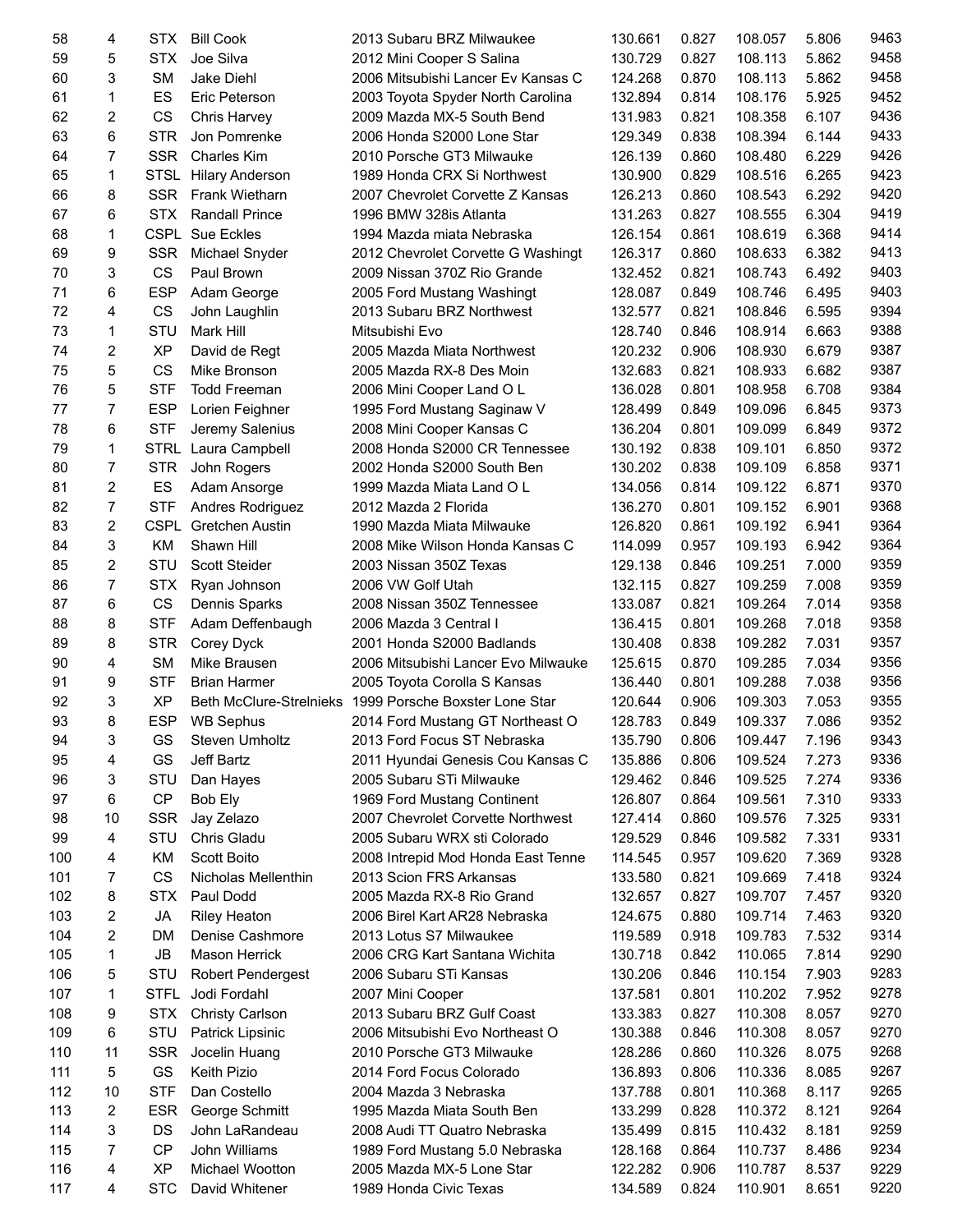| 118 | 4            | DS          | Daniel Berge              | 2008 Mini Cooper S Milwaukee     | 136.114 | 0.815 | 110.933 | 8.682  | 9217 |
|-----|--------------|-------------|---------------------------|----------------------------------|---------|-------|---------|--------|------|
| 119 | 5            | DS          | Shane Donahue             | 2008 Mini Cooper S Milwauke      | 136.189 | 0.815 | 110.994 | 8.743  | 9212 |
| 120 | 8            | <b>CS</b>   | <b>Tim Reinhardt</b>      | 2013 Scion FRS Des Moines        | 135.327 | 0.821 | 111.103 | 8.853  | 9203 |
| 121 | 10           | <b>STX</b>  | Craig Wilcox              | 2012 Mini Cooper S Kansas C      | 134.356 | 0.827 | 111.112 | 8.862  | 9202 |
| 122 | 9            | <b>CS</b>   | Meredith Brown            | 2009 Nissan 370Z Rio Grand       | 135.416 | 0.821 | 111.177 | 8.926  | 9197 |
| 123 | 11           | <b>STF</b>  | Katelyn Johnson           | 2005 Toyota Corolla S Tex        | 138.810 | 0.801 | 111.187 | 8.936  | 9196 |
| 124 | 1            | <b>CSP</b>  | Matt McCabe               | 1994 Mazda Miata Nebraska        | 129.158 | 0.861 | 111.205 | 8.954  | 9195 |
| 125 | 10           | <b>CS</b>   | Jordan Towns              | 2013 Subaru BRZ Alabama          | 135.454 | 0.821 | 111.208 | 8.957  | 9195 |
| 126 | 5            | <b>STC</b>  | Will Hornseth             | 1989 Honda Civic Si Land O L     | 134.988 | 0.824 | 111.230 | 8.979  | 9193 |
| 127 | 1            | <b>STS</b>  | Jason Frank               | 1989 Honda CRX Si Milwauke       | 134.174 | 0.829 | 111.230 | 8.979  | 9193 |
|     | 11           |             |                           |                                  |         |       |         |        | 9179 |
| 128 |              | <b>STX</b>  | Lance Keeley              | 2013 Subaru BRZ Milwauke         | 134.694 | 0.827 | 111.392 | 9.141  |      |
| 129 | 2            | <b>STFL</b> | Linda Duncan              | 2013 Mazda 2 Kansas              | 139.080 | 0.801 | 111.403 | 9.152  | 9178 |
| 130 | 1            | HS          | Sam Lee                   | 2013 Mini Cooper Base St. Louis  | 140.017 | 0.797 | 111.594 | 9.343  | 9163 |
| 131 | 12           | <b>STF</b>  | David Thompson            | 2005 Scion tC Land O L           | 139.447 | 0.801 | 111.697 | 9.446  | 9154 |
| 132 | 6            | DS          | <b>Matthew Grainger</b>   | 1997 Acura Integra St. Louis     | 137.077 | 0.815 | 111.718 | 9.467  | 9153 |
| 133 | 5            | <b>XP</b>   | Laurie Hyman              | 2012 Nissan GT-R Northwest       | 123.460 | 0.906 | 111.855 | 9.604  | 9141 |
| 134 | 4            | <b>BSP</b>  | Sacha Tauber              | 2004 Honda S2000 Central F       | 129.627 | 0.863 | 111.868 | 9.617  | 9140 |
| 135 | 2            | <b>STSL</b> | Sharon Eberlein           | 1990 Mazda Miata Texas           | 135.060 | 0.829 | 111.965 | 9.714  | 9132 |
| 136 | 7            | STU         | John Powell               | 2005 Subaru WRX STi              | 132.404 | 0.846 | 112.014 | 9.763  | 9128 |
| 137 | 3            | <b>DM</b>   | Lee Mabee                 | 2001 Caterham Super 7 Nebraska   | 122.023 | 0.918 | 112.017 | 9.766  | 9128 |
| 138 | 9            | <b>STR</b>  | Rob Rurak                 | 2005 Honda S2000 Badlands        | 133.817 | 0.838 | 112.139 | 9.888  | 9118 |
| 139 | 1            | AS          | Han Henze                 | 2007 Porsche Cayman S Tennessee  | 134.686 | 0.833 | 112.193 | 9.943  | 9114 |
| 140 | 11           | CS          | Mike Cavanaugh            | 2008 Nissan 350Z Tennessee       | 136.659 | 0.821 | 112.197 | 9.946  | 9114 |
| 141 | 8            | STU         | <b>Robert Seelig</b>      | 2006 Subaru STi Oklahoma         | 132.846 | 0.846 | 112.388 | 10.137 | 9098 |
| 142 | 6            | <b>STC</b>  | Adam Barber               | 1989 Honda Civic Chicago         | 136.414 | 0.824 | 112.405 | 10.154 | 9097 |
| 143 | 5            | <b>FM</b>   | Angela Barnhouse          | 2010 Lucifer F500 Big Sky        | 121.704 | 0.924 | 112.454 | 10.204 | 9093 |
| 144 | 6            | GS          | Greg Cheney               | 2014 Ford Fiesta ST Kansas C     | 139.553 | 0.806 | 112.480 | 10.229 | 9091 |
| 145 | 3            | <b>STSL</b> | Elizabeth Wildenberg      | 1989 Honda crx Milwauke          | 135.913 | 0.829 | 112.672 | 10.421 | 9075 |
| 146 | 1            | <b>DSL</b>  | Connie Smith              | 2008 Audi TT Rio Grand           | 138.381 | 0.815 | 112.781 | 10.530 | 9066 |
| 147 | 2            | <b>STS</b>  | John Mensch               | 1988 Honda CRX Si Milwauke       | 136.115 | 0.829 | 112.839 | 10.589 | 9062 |
| 148 | 12           | <b>STX</b>  | Kevin Schultz             |                                  |         |       | 112.897 | 10.646 | 9057 |
|     |              |             |                           | 2013 Volkswagen Golf R Utah      | 136.514 | 0.827 |         |        |      |
| 149 | 2            | <b>CSP</b>  | <b>Todd Cochran</b>       | 1990 Mazda Miata Land O L        | 131.126 | 0.861 | 112.899 | 10.649 | 9057 |
| 150 | 13           | <b>STF</b>  | Felipe Gonzalez           | 2012 Mazda 2 Land O L            | 140.949 | 0.801 | 112.900 | 10.649 | 9057 |
| 151 | 13           | <b>STX</b>  | Tom DeYoung               | 1996 BMW 328is St. Louis         | 136.590 | 0.827 | 112.960 | 10.709 | 9052 |
| 152 | 14           | <b>STX</b>  | <b>Matt Harrell</b>       | 2013 Subaru BRZ Alamo            | 136.594 | 0.827 | 112.963 | 10.712 | 9052 |
| 153 | $\mathbf{1}$ | <b>STUL</b> | <b>Michelle Seelig</b>    | 2006 Subaru STi Oklahoma         | 133.540 | 0.846 | 112.975 | 10.724 | 9051 |
| 154 | 7            | <b>STC</b>  | Michael Waich             | 1989 Honda Civic Si Milwaukee    | 137.229 | 0.824 | 113.077 | 10.826 | 9043 |
| 155 | 9            | STU         | Carl Kirkegaard           | 1997 BMW M3 lowa                 | 133.743 | 0.846 | 113.147 | 10.896 | 9037 |
| 156 | 15           | <b>STX</b>  | Tom Reynolds              | 2005 Mazda RX-8 Rio Grand        | 136.882 | 0.827 | 113.201 | 10.951 | 9033 |
| 157 | 1            | <b>FS</b>   | Robert Gosda              | 2007 Ford Mustang GT Chicago     | 138.447 | 0.818 | 113.250 | 10.999 | 9029 |
| 158 | 14           | <b>STF</b>  | Jay Sharp                 | 2012 Mazda 2 Des Moin            | 141.467 | 0.801 | 113.315 | 11.064 | 9024 |
| 159 | 2            | JB          | Kieran Boito              | 2005 Top Kart SL28 East Tenne    | 134.583 | 0.842 | 113.319 | 11.068 | 9023 |
| 160 | 2            | <b>DSL</b>  | Gwen Baake Habenicht      | 2008 Audi TT North Car           | 139.062 | 0.815 | 113.336 | 11.085 | 9022 |
| 161 | 3            | ESR         | Stephen Ducharme          | 1997 Mazda Miata                 | 136.892 | 0.828 | 113.347 | 11.096 | 9021 |
| 162 | 15           | <b>STF</b>  | David Fink                | 2004 Mazda 3 Nebraska            | 141.586 | 0.801 | 113.410 | 11.160 | 9016 |
| 163 | 2            | AS          | Randall Wilcox            | 2000 Porsche Cayman Tennessee    | 136.167 | 0.833 | 113.427 | 11.176 | 9015 |
| 164 | 3            | <b>CSP</b>  | Ivan Austin               | 1990 Mazda Miata Milwauke        | 131.757 | 0.861 | 113.443 | 11.192 | 9013 |
| 165 | 16           | <b>STX</b>  | Danny Kao                 | 2013 Scion FR-S Washingt         | 137.211 | 0.827 | 113.473 | 11.223 | 9011 |
| 166 | 3            | <b>SMF</b>  | John Herrman              | 2012 Mini JCW Coupe Kansas C     | 133.388 | 0.851 | 113.513 | 11.262 | 9008 |
| 167 | 13           | CS          | <b>Brandon Mellenthin</b> | 2013 Scion FRS Arkansas          | 138.272 | 0.821 | 113.521 | 11.270 | 9007 |
| 168 | 1            | <b>FSP</b>  | James Darden              | 1968 BMW 2002 Continent          | 135.540 | 0.839 | 113.718 | 11.467 | 8992 |
|     |              |             |                           |                                  |         |       |         |        | 8988 |
| 169 | 4            | <b>CSP</b>  | <b>Bill Schenker</b>      | 1999 Mazda 10AE Miata California | 132.128 | 0.861 | 113.762 | 11.511 |      |
| 170 | 2            | <b>FS</b>   | <b>Brandon Lavender</b>   | 2007 Ford Mustang IND            | 139.100 | 0.818 | 113.784 | 11.533 | 8986 |
| 171 | 1            | <b>BS</b>   | Lane Borg                 | 2004 Chevrolet Corvette West Tex | 136.924 | 0.831 | 113.784 | 11.533 | 8986 |
| 172 | 17           | <b>STX</b>  | Steve Garnjobst           | 2008 Subaru Impreza WRX Milwauke | 137.602 | 0.827 | 113.797 | 11.546 | 8985 |
| 173 | 3            | <b>STS</b>  | <b>Andrew Canak</b>       | 1991 Mazda Miata Milwauke        | 137.274 | 0.829 | 113.800 | 11.549 | 8985 |
| 174 | 8            | CP          | <b>Travis Durant</b>      | 1979 Chevrolet Camaro Nebraska   | 131.809 | 0.864 | 113.883 | 11.632 | 8979 |
| 175 | 5            | <b>CSP</b>  | John Hunter               | 1994 Mazda Miata Nebraska        | 132.491 | 0.861 | 114.075 | 11.824 | 8963 |
| 176 | 7            | DS          | Pat McCelvey              | 2014 Subaru WRX Colorado         | 140.001 | 0.815 | 114.101 | 11.850 | 8961 |
| 177 | 4            | <b>ESR</b>  | Jeff Janulis              | 1994 Mazda Miata Chicago         | 137.804 | 0.828 | 114.102 | 11.851 | 8961 |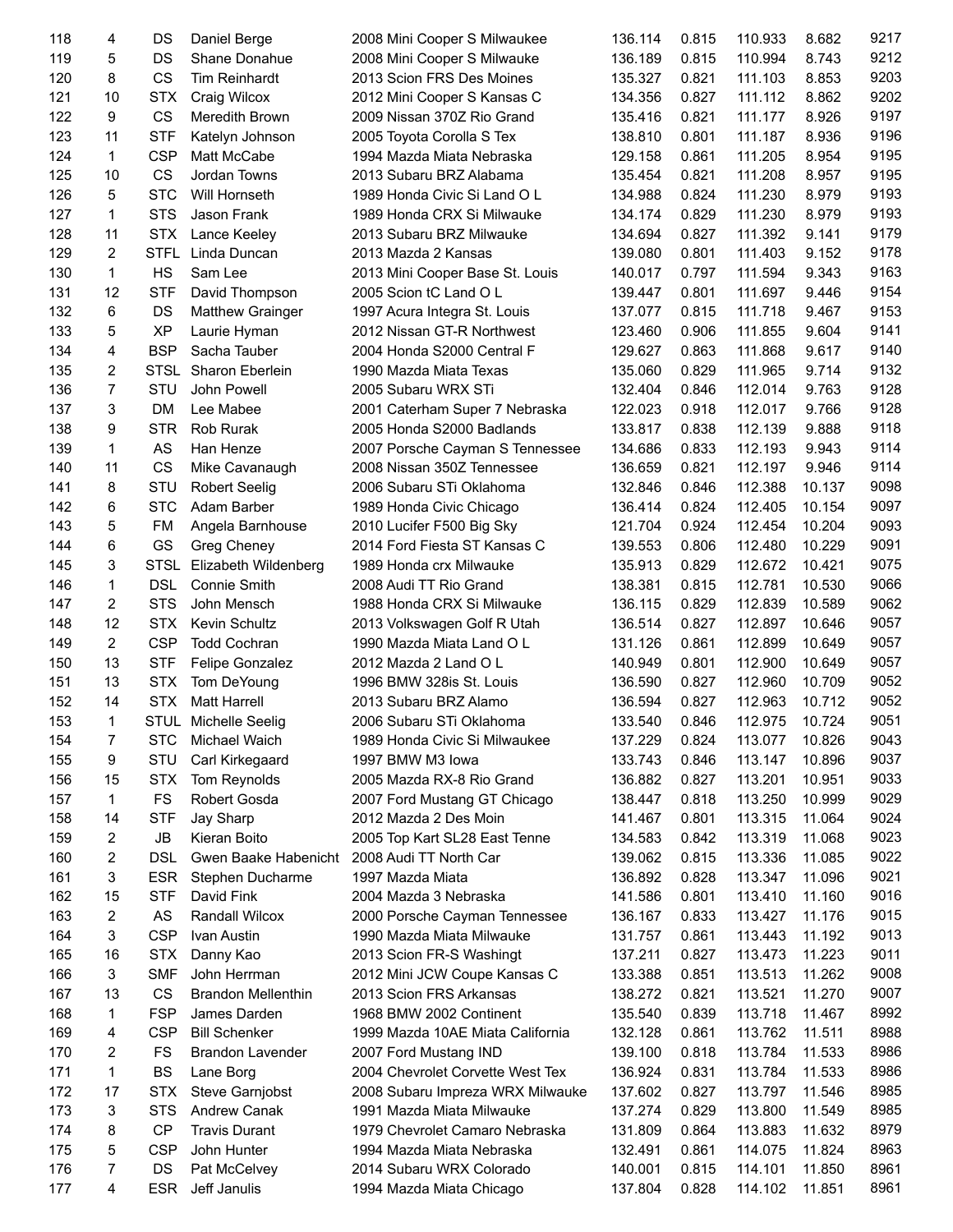| 178 | 3              |             | CSPL Velma Boreen     | 1996 Mazda Miata Indianapo                  | 132.575 | 0.861 | 114.147 | 11.896 | 8958 |
|-----|----------------|-------------|-----------------------|---------------------------------------------|---------|-------|---------|--------|------|
| 179 | 6              | <b>XP</b>   | Eric Anderson         | 2012 Nissan GTR Tennessee                   | 125.992 | 0.906 | 114.149 | 11.898 | 8958 |
| 180 | $\overline{7}$ | <b>XP</b>   | Su Brude              | 2009 Porsche Cayman S Texas                 | 126.196 | 0.906 | 114.334 | 12.083 | 8943 |
| 181 | 18             | <b>STX</b>  | Sir Van Townsend      | 2013 Sion FRS Colorado                      | 138.272 | 0.827 | 114.351 | 12.100 | 8942 |
| 182 | 10             | STU         | David Cosseboom       | 2006 Mitsubishi Evolution Nebraska          | 135.188 | 0.846 | 114.369 | 12.118 | 8940 |
| 183 | 4              | <b>STS</b>  | Mark McKnight         | 1988 Honda CRX Milwauke                     | 137.997 | 0.829 | 114.400 | 12.149 | 8938 |
| 184 | 5              | <b>STS</b>  | Mike Leeder           | 1989 Honda CRX Milwauke                     | 138.035 | 0.829 | 114.431 | 12.180 | 8936 |
| 185 | 1              |             | BSPL Amanda hahn      | 2008 Honda S2k BigBadWolf Continent 132.832 |         | 0.863 | 114.634 | 12.383 | 8920 |
| 186 | 19             | <b>STX</b>  | Kent Edmondson        | 1997 BMW 328is Kansas C                     | 138.777 | 0.827 | 114.769 | 12.518 | 8909 |
| 187 | 1              | <b>CM</b>   | Vernon Maxey          | 2004 Solo Vee LynxB Kansas C                | 124.541 | 0.922 | 114.827 | 12.576 | 8905 |
| 188 | 3              | AS          | <b>Andy Seipos</b>    | 2011 Chevrolet Corvette G Chicago           | 137.935 | 0.833 | 114.900 | 12.649 | 8899 |
| 189 | 20             | <b>STX</b>  | <b>Chris Gervais</b>  | 2013 Subaru BRZ Gulf Coast                  | 138.939 | 0.827 | 114.903 | 12.652 | 8899 |
| 190 | 2              | STUL        | Suzanne Schwalbach    | 2005 Subaru STi Milwauke                    | 135.833 | 0.846 | 114.915 | 12.664 | 8898 |
| 191 | 1              | EM          | Jeff Kiesel           | 2014 KFR Turbo Sprite San Diego             | 124.105 | 0.926 | 114.921 | 12.670 | 8897 |
| 192 | 21             | <b>STX</b>  | <b>Charles Wilson</b> | 2013 Subaru BRZ Ltd. Kansas C               | 138.969 | 0.827 | 114.927 | 12.677 | 8897 |
| 193 | 4              | <b>SMF</b>  | Kyle Kiesgen          | 1989 Honda CRX Milwaukee                    | 135.147 | 0.851 | 115.010 | 12.759 | 8891 |
| 194 | 22             | <b>STX</b>  | Luke McKee            | 1992 Eagle Talon Des Moin                   | 139.095 | 0.827 | 115.032 | 12.781 | 8889 |
| 195 | 10             | <b>STR</b>  | Beau Maryniuk         | 2001 Honda S2000 Badlands                   | 137.487 | 0.838 | 115.214 | 12.963 | 8875 |
| 196 | 8              | <b>XP</b>   |                       | 2009 Porsche Cayman S Lone Star             | 127.168 | 0.906 | 115.214 | 12.963 | 8875 |
| 197 | 3              | FS          | Kyung Wootton         |                                             |         |       | 115.246 | 12.995 | 8872 |
|     |                |             | Donald Knop           | 2007 Ford Shelby GT Nebraska                | 140.887 | 0.818 |         |        | 8870 |
| 198 | 8              | <b>STC</b>  | Doug Gill             | 1997 Honda Civic                            | 139.896 | 0.824 | 115.274 | 13.023 |      |
| 199 | 3              | <b>DSL</b>  | Ann LaRandeau         | 2008 Audi TT Quattro Nebraska               | 141.703 | 0.815 | 115.488 | 13.237 | 8854 |
| 200 | 3              | <b>STFL</b> | Sarah Tooth           | 2007 Mini Cooper Houston                    | 144.259 | 0.801 | 115.551 | 13.301 | 8849 |
| 201 | 5              | <b>SM</b>   | Joseph Austin         | 2007 Mini Cooper Dixie                      | 132.866 | 0.870 | 115.593 | 13.343 | 8846 |
| 202 | 4              | <b>FS</b>   | Douglas Wille         | 2014 Chevrolet Camaro Houston               | 141.482 | 0.818 | 115.732 | 13.481 | 8835 |
| 203 | 5              | <b>SMF</b>  | Shawn Larson          | 1995 Honda Civic Colorado                   | 136.016 | 0.851 | 115.750 | 13.499 | 8834 |
| 204 | 6              | <b>STS</b>  | Jay McKoskey          | 1988 Honda CRX LOL                          | 139.787 | 0.829 | 115.883 | 13.633 | 8824 |
| 205 | 4              | AS          | James Yom             | 2008 Honda S2000 CR California              | 139.143 | 0.833 | 115.906 | 13.655 | 8822 |
| 206 | 9              | <b>CP</b>   | Stan Whitney          | 1982 Pontiac MSE-TA Texas                   | 134.266 | 0.864 | 116.006 | 13.755 | 8814 |
| 207 | 2              | <b>BS</b>   | <b>Skip Starkley</b>  | 2004 Chevrolet Corvette St. Louis           | 139.671 | 0.831 | 116.067 | 13.816 | 8810 |
| 208 | 10             | <b>CP</b>   | <b>Art Martinez</b>   | 1982 Pontiac MSE TA Wichita                 | 134.459 | 0.864 | 116.173 | 13.922 | 8802 |
| 209 | 7              | <b>STS</b>  | Mike Holzinger        | 1990 Mazda Miata Iowa                       | 140.201 | 0.829 | 116.227 | 13.976 | 8798 |
| 210 | 14             | <b>CS</b>   | <b>Richard Baker</b>  | 2004 Mazda RX-8 St. Louis                   | 141.735 | 0.821 | 116.364 | 14.114 | 8787 |
| 211 | 23             | <b>STX</b>  | Bob Buxbaum           | 1997 BMW 328 Kansas C                       | 140.857 | 0.827 | 116.489 | 14.238 | 8778 |
| 212 | 6              | <b>CSP</b>  | Raleigh Boreen        | 1996 Mazda Miata Indianapo                  | 135.299 | 0.861 | 116.492 | 14.242 | 8777 |
| 213 | 24             | <b>STX</b>  | <b>Ricky Crow</b>     | 2013 Subaru BR-Z Alamo                      | 140.896 | 0.827 | 116.521 | 14.270 | 8775 |
| 214 | 5              | FS          | Jackie Mutschler      | 2007 Ford Shelby Mustang Houston            | 142.540 | 0.818 | 116.598 | 14.347 | 8770 |
| 215 | 3              | <b>BS</b>   | David Moellenbeck     | 2009 Pontiac Solstice St. Louis             | 140.509 | 0.831 | 116.763 | 14.512 | 8757 |
| 216 | 1              | ESRL        | Krystal Lavender      | 1994 Mazda Miata Indianapo                  | 141.372 | 0.828 | 117.056 | 14.805 | 8735 |
| 217 | 4              | <b>SSP</b>  | David Gladu           | 2007 Lotus Exige S220 Colorado              | 134.540 | 0.872 | 117.319 | 15.068 | 8716 |
| 218 | 8              | <b>STS</b>  | Sean Greer            | 1995 Mazda Miata St. Louis                  | 141.674 | 0.829 | 117.448 | 15.197 | 8706 |
| 219 | 5              | AS          | Jed Peterson          | 2008 Honda S2000 CR Tennessee               | 140.994 | 0.833 | 117.448 | 15.197 | 8706 |
| 220 | 4              | <b>BS</b>   | Chris Lowe            | 2002 Porsche Boxster Alamo                  | 142.248 | 0.831 | 118.208 | 15.957 | 8650 |
| 221 | 7              | <b>CSP</b>  | <b>William Loring</b> | 1996 Mazda Miata South Ben                  | 137.295 | 0.861 | 118.211 | 15.960 | 8650 |
| 222 | 9              | <b>STS</b>  | Bob Neff              | 1990 Mazda Miata Texas                      | 142.624 | 0.829 | 118.235 | 15.984 | 8648 |
| 223 | 10             | <b>STS</b>  | <b>Chris Bailey</b>   | 1991 Mazda Miata Milwauke                   | 142.784 | 0.829 | 118.368 | 16.117 | 8638 |
| 224 | 11             | <b>STS</b>  | Steve Eberlein        | 1990 Mazda Miata Texas                      | 142.951 | 0.829 | 118.506 | 16.256 | 8628 |
| 225 | 15             | CS          | Malcolm Lawson        | 2014 Subaru BRZ Central F                   | 144.401 | 0.821 | 118.553 | 16.302 | 8625 |
| 226 | 2              | <b>FSP</b>  | Ed Cushing            | 1984 Toyota Tom Celica Colorado             | 141.901 | 0.839 | 119.055 | 16.804 | 8589 |
| 227 | 11             | <b>CP</b>   | <b>Tracy Sandberg</b> | 1970 Chevrolet Camaro Z- Iowa               | 137.891 | 0.864 | 119.138 | 16.887 | 8583 |
| 228 | 4              | <b>DSL</b>  | Jody Bedell           | 2008 Mini Cooper S Land O L                 | 146.553 | 0.815 | 119.441 | 17.190 | 8561 |
| 229 | 3              | <b>FSP</b>  | Jason West            | 1986 Toyota Corolla GTS Indianapo           | 142.639 | 0.839 | 119.674 | 17.423 | 8544 |
| 230 | 6              | FS          | Gus Jacob             | 2010 BMW 135i Kansas City                   | 146.374 | 0.818 | 119.734 | 17.483 | 8540 |
| 231 | 4              | <b>CSPL</b> | Cailin Kennedy        | 1996 Mazda Miata South Bend                 | 139.406 | 0.861 | 120.029 | 17.778 | 8519 |
| 232 | 12             | <b>STS</b>  | Michael White         | 1994 Mazda Miata Nebraska                   | 145.747 | 0.829 | 120.824 | 18.573 | 8463 |
| 233 | 25             | <b>STX</b>  |                       |                                             |         |       |         |        | 8454 |
|     |                |             | Douglas Hitchcock     | 1998 BMW 328is Kansas C                     | 146.248 | 0.827 | 120.947 | 18.696 | 8436 |
| 234 | 3              | <b>STUL</b> | Kelly Gladu           | 2005 Subaru Impreza WRX S Colorado          | 143.275 | 0.846 | 121.211 | 18.960 |      |
| 235 | 4              | <b>FSP</b>  | <b>Bacon Cushing</b>  | 1984 Toyota Tom Celica Colorado             | 144.558 | 0.839 | 121.284 | 19.033 | 8431 |
| 236 | 13             | <b>STS</b>  | Alan Claffie          | 1990 Mazda Miata Washingt                   | 146.609 | 0.829 | 121.539 | 19.288 | 8413 |
| 237 | 2              | EM          | Mark Kiesel           | 2014 KFR Turbo Sprite San Diego             | 131.953 | 0.926 | 122.188 | 19.938 | 8368 |